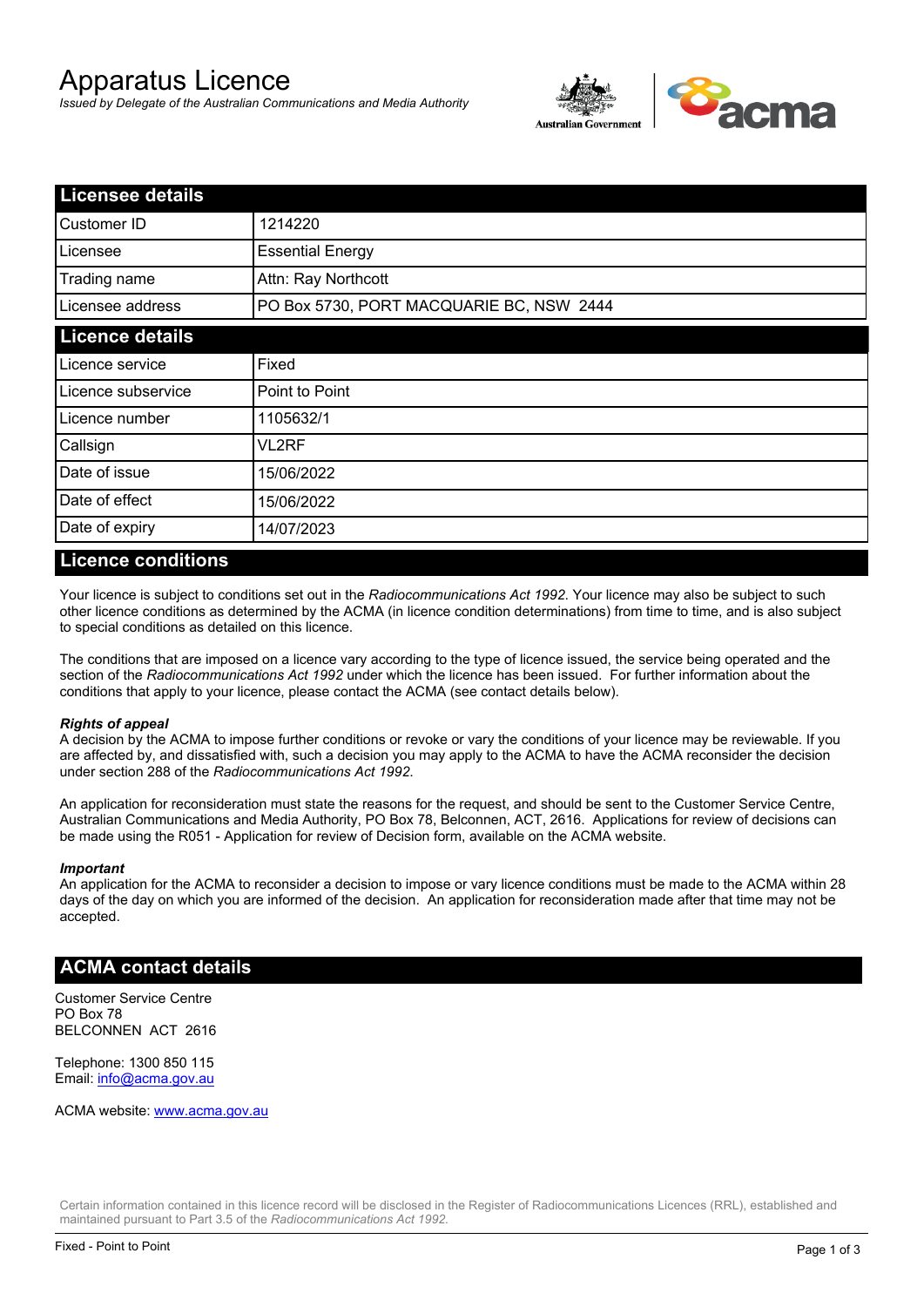# **Advisory Notes applying to licence no.: 1105632/1**

Conditions applicable to the operation of Point to Point station(s) authorised under this licence can be found in the Radiocommunications Licence Conditions (Apparatus Licence) Determination and the Radiocommunications Licence Conditions (Fixed Licence) Determination, the 'fixed licence lcd'. Copies of these determinations are available from the ACMA and from the ACMA home page (www.acma.gov.au).